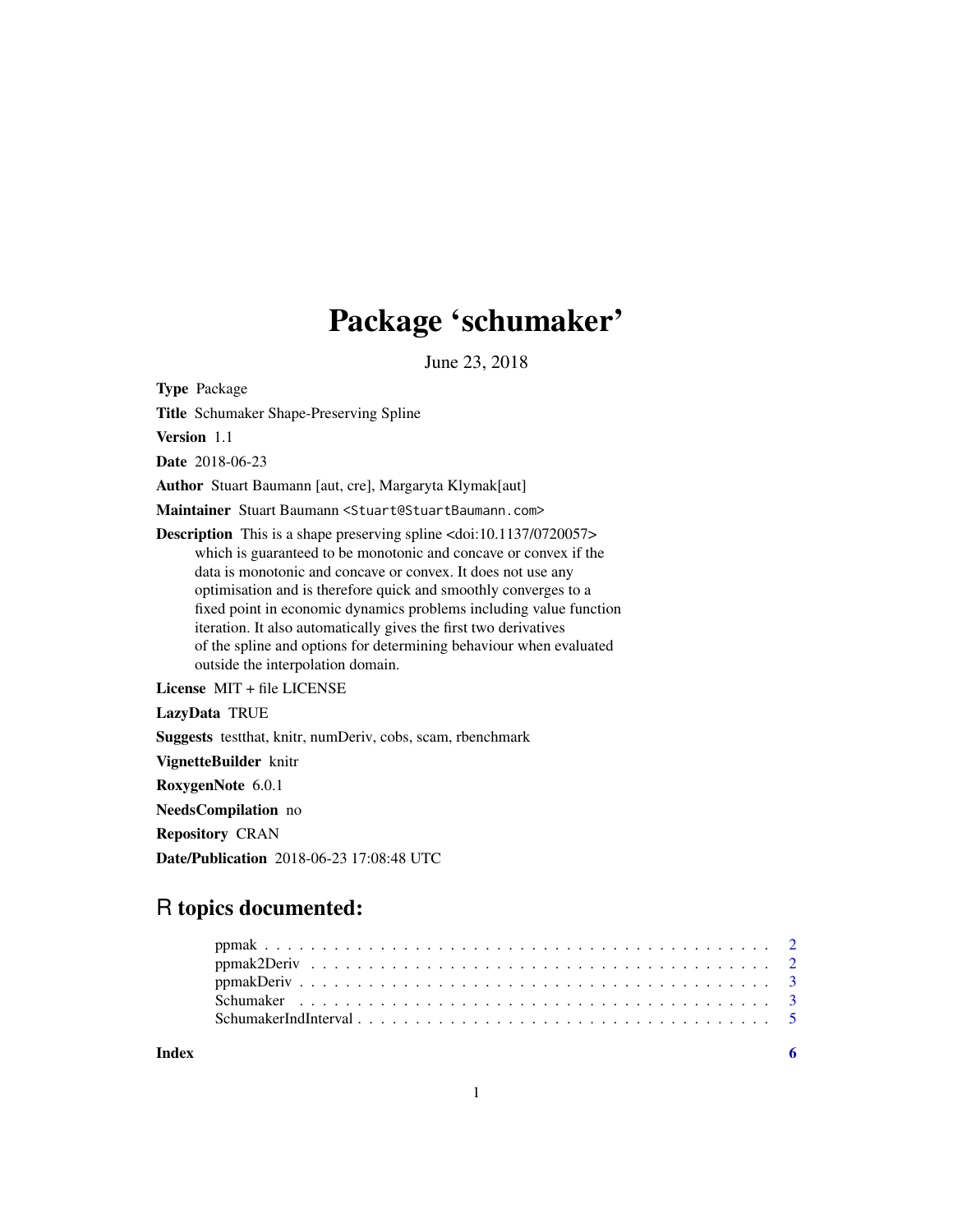#### Description

Create a spline with given intervals and quadratic coefficients. This is an internal function that is called from the Schumaker function. It roughly works like ppmak in matlab.

# Usage

ppmak(IntStarts, SpCoefs, Vectorised = TRUE)

# Arguments

| IntStarts  | This is a vector with the start of each interval.                                                                                                                                           |
|------------|---------------------------------------------------------------------------------------------------------------------------------------------------------------------------------------------|
| SpCoefs    | This is a matrix with three columns. The first is the coefficient of the squared<br>term followed by linear term coefficients and constants.                                                |
| Vectorised | This is a boolean parameter. Set to TRUE if you want to be able to input vectors<br>to the created spline. If you will only input single values set this to FALSE as it<br>is a bit faster. |

#### Value

A spline function for the given intervals and quadratic curves. Each function takes an x value (or vector if Vectorised = TRUE) and outputs the interpolated y value (or relevent derivative).

|--|--|

# Description

Create the second derivative of the spline defined by given intervals and quadratic coefficients. This is an internal function that is called from the Schumaker function.

#### Usage

```
ppmak2Deriv(IntStarts, SpCoefs, Vectorised = TRUE)
```
#### Arguments

| IntStarts  | This is a vector with the start of each interval.                                                                                                                                           |
|------------|---------------------------------------------------------------------------------------------------------------------------------------------------------------------------------------------|
| SpCoefs    | This is a matrix with three columns. The first is the coefficient of the squared<br>term followed by linear term coefficients and constants.                                                |
| Vectorised | This is a boolean parameter. Set to TRUE if you want to be able to input vectors<br>to the created spline. If you will only input single values set this to FALSE as it<br>is a bit faster. |

#### <span id="page-1-0"></span>ppmak *ppmak*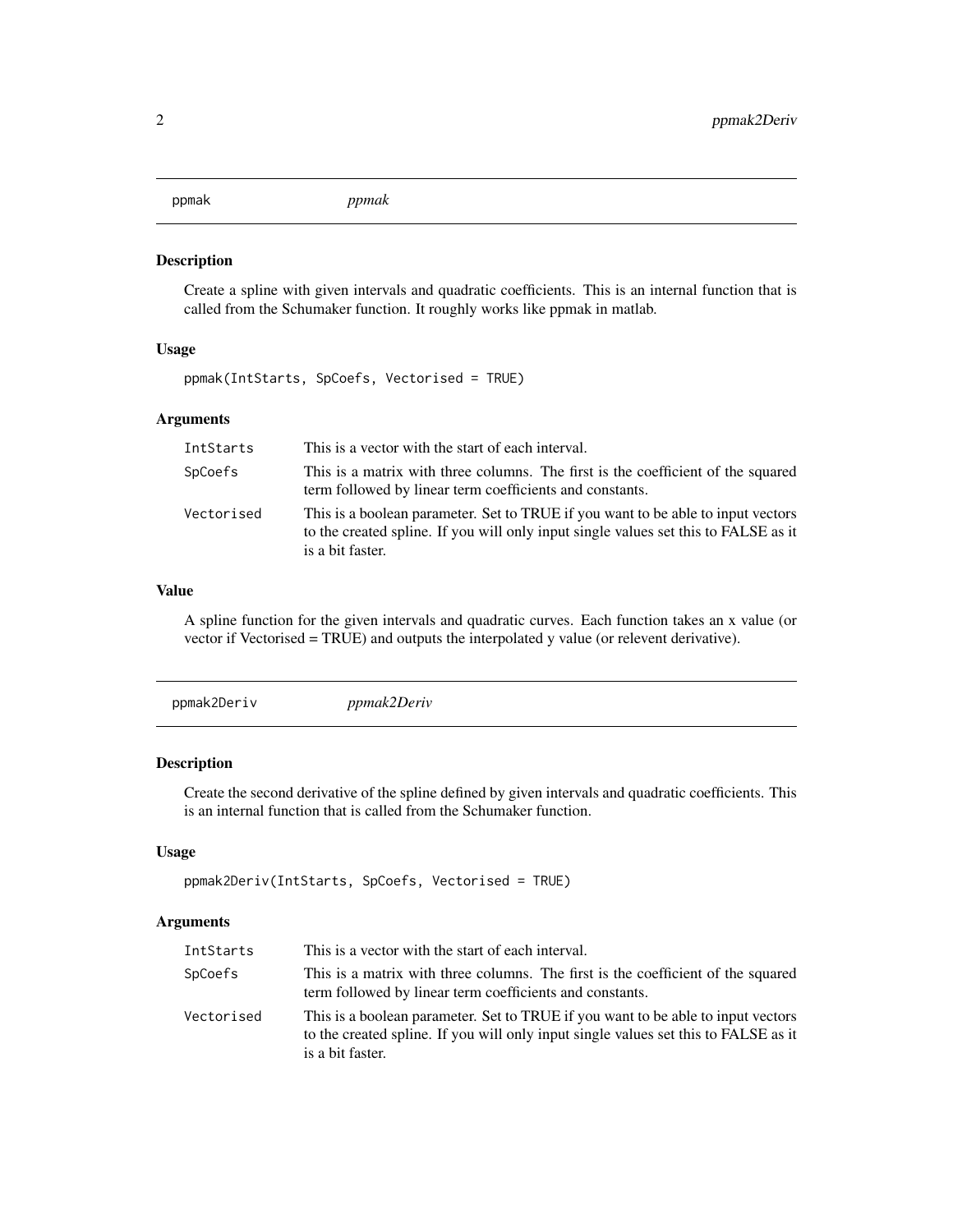# <span id="page-2-0"></span>ppmakDeriv 3

# Value

A spline function for the given intervals and quadratic curves. Each function takes an x value (or vector if Vectorised = TRUE) and outputs the interpolated y value (or relevent derivative).

ppmakDeriv *ppmakDeriv*

#### Description

Create the derivative of the spline defined by given intervals and quadratic coefficients. This is an internal function that is called from the Schumaker function.

#### Usage

ppmakDeriv(IntStarts, SpCoefs, Vectorised = TRUE)

# Arguments

| IntStarts  | This is a vector with the start of each interval.                                                                                                                                           |
|------------|---------------------------------------------------------------------------------------------------------------------------------------------------------------------------------------------|
| SpCoefs    | This is a matrix with three columns. The first is the coefficient of the squared<br>term followed by linear term coefficients and constants.                                                |
| Vectorised | This is a boolean parameter. Set to TRUE if you want to be able to input vectors<br>to the created spline. If you will only input single values set this to FALSE as it<br>is a bit faster. |

#### Value

A spline function for the given intervals and quadratic curves. Each function takes an x value (or vector if Vectorised = TRUE) and outputs the interpolated y value (or relevent derivative).

Schumaker *Create a Schumaker spline*

#### Description

Create a Schumaker spline

#### Usage

```
Schumaker(x, y, gradients = "Not-Supplied", Vectorised = TRUE,
 Extrapolation = c("Curve", "Constant", "Linear"), edgeGradients = c(NA,
 NA))
```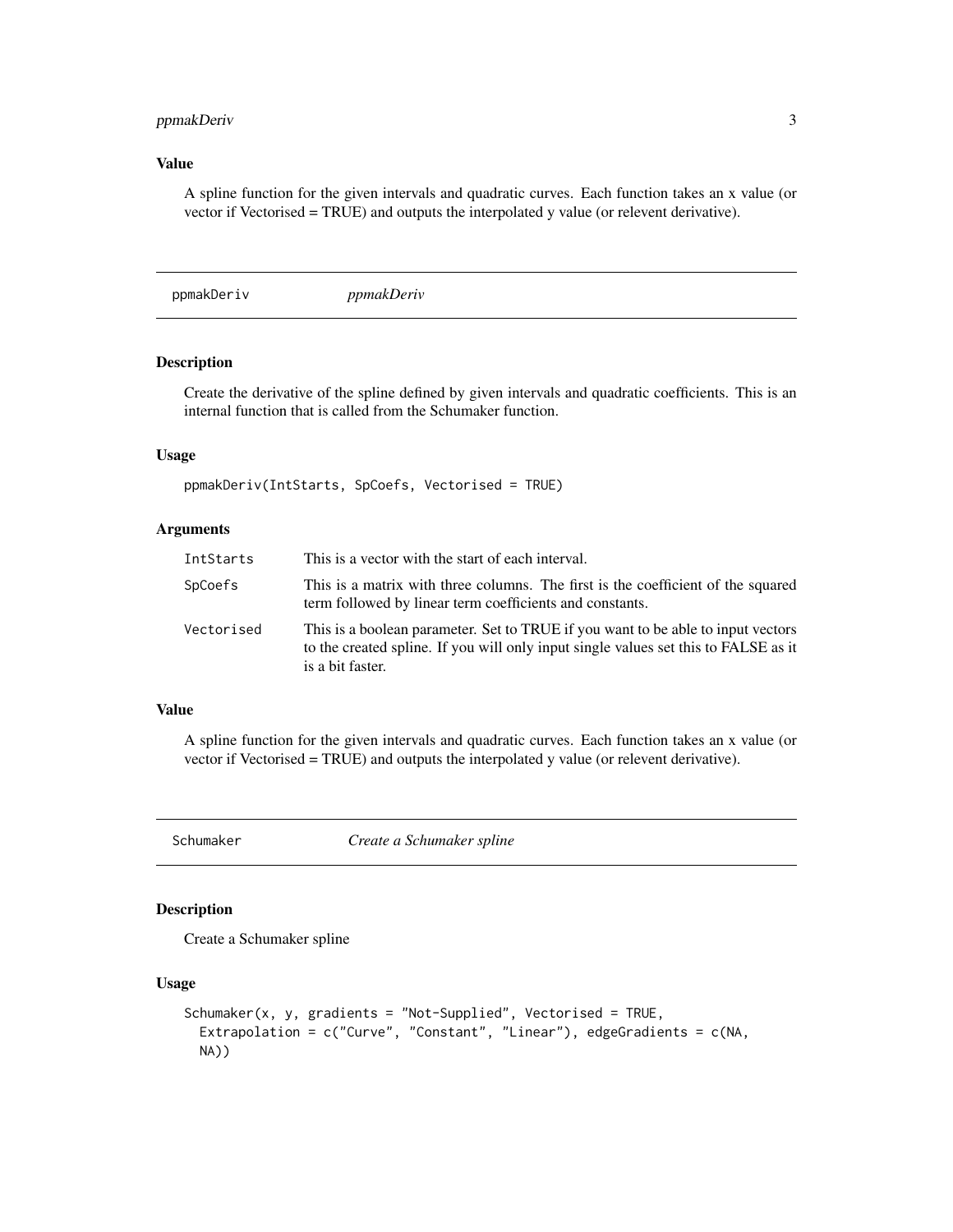#### **Arguments**

| $\mathsf{x}$  | A vector of x coordinates                                                                                                                                                                                                                                                                                                                                                                                             |
|---------------|-----------------------------------------------------------------------------------------------------------------------------------------------------------------------------------------------------------------------------------------------------------------------------------------------------------------------------------------------------------------------------------------------------------------------|
| У             | A corresponding vector of y coordinates                                                                                                                                                                                                                                                                                                                                                                               |
| gradients     | (Optional) A corresponding vector of gradiants at the data points. If not supplied<br>this is estimated.                                                                                                                                                                                                                                                                                                              |
| Vectorised    | This is a boolean parameter. Set to TRUE if you want to be able to input vectors<br>to the created spline. If you will only input single values set this to FALSE as it<br>is a bit faster.                                                                                                                                                                                                                           |
| Extrapolation | This determines how the spline function responds when an input is recieved<br>outside the domain of x. The options are "Curve" which outputs the result of the<br>point on the quadratic curve at the nearest interval, "Constant" which outputs the<br>y value at the end of the x domain and "Linear" which extends the spline using<br>the gradiant at the edge of x.                                              |
| edgeGradients | This gives the options of specifing the gradients at either edge of the domain.<br>By default this is c(NA,NA) meaning that the defaults from the original paper<br>are used. If this is set to $c(0, NA)$ for instance this will mean that the left edge<br>gradient is zero and the right edge gradient is as recommended in the original<br>paper. This setting has no impact if a full set of gradients is input. |

#### Value

A list with 3 spline functions and a table with spline intervals and coefficients. The first spline is the schumaker spline, the second spline is the first derivative of the schumaker spline, the third spline is the second derivative of the schumaker spline. Each function takes an x value (or vector if Vectorised = TRUE) and outputs the interpolated y value (or relevant derivative).

#### References

Schumaker, L.L. 1983. On shape-preserving quadratic spline interpolation. SIAM Journal of Numerical Analysis 20: 854-64.

Judd (1998). Numerical Methods in Economics. MIT Press

#### Examples

```
x = seq(1, 6)y = log(x)SSS = schumaker::Schumaker(x,y, Vectorised = TRUE)xarray = seq(1, 6, 0.01)Result = SSS$Spline(xarray)
Result2 = SSS$DerivativeSpline(xarray)
Result3 = SSS$SecondDerivativeSpline(xarray)
plot(xarray, Result, ylim=c(-0.5,2))
lines(xarray, Result2, col = 2)
lines(xarray, Result3, col = 3)
```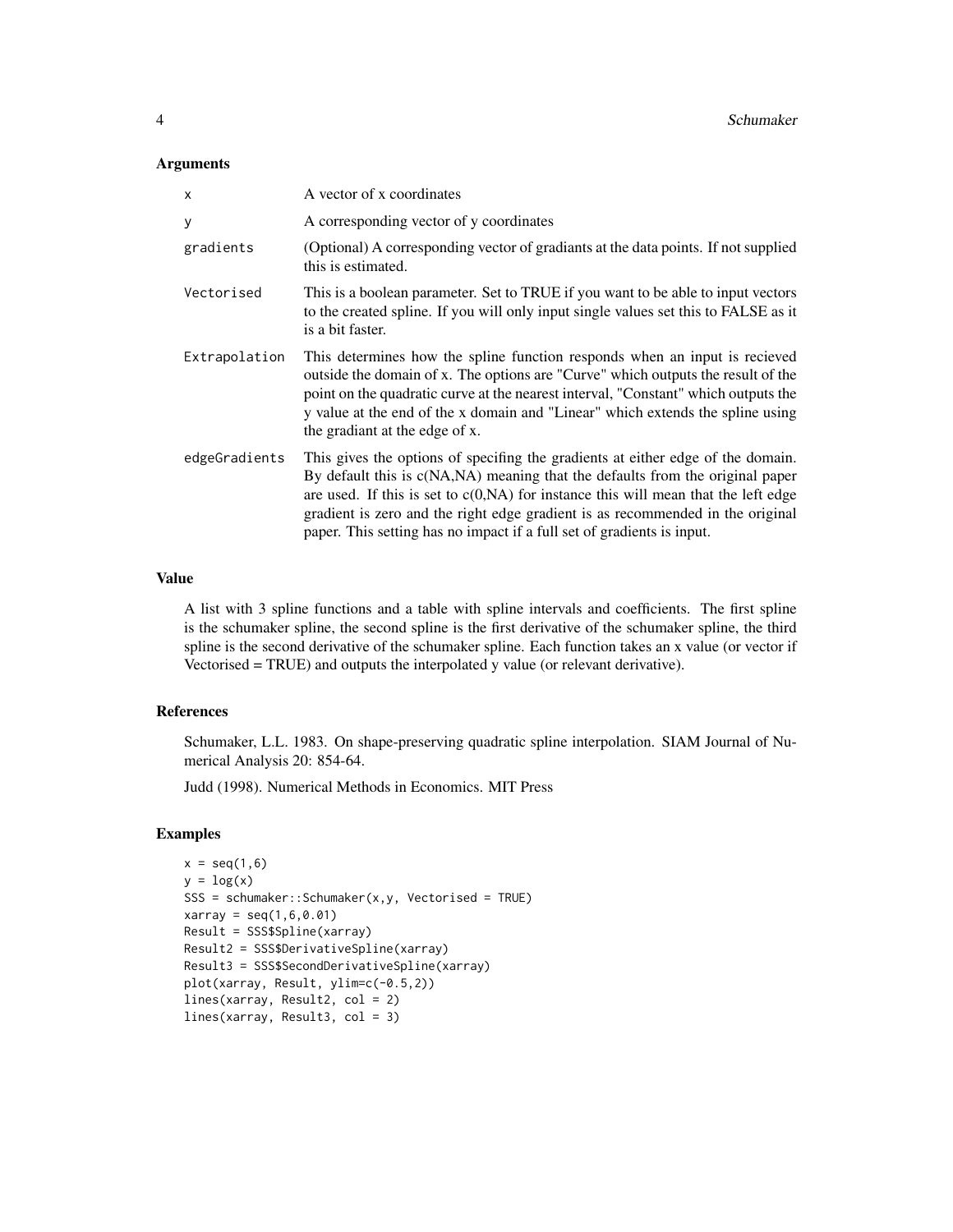# <span id="page-4-0"></span>Description

This creates quadratic coefficients for one interval of a domain. This is an internal function that is called from the Schumaker function.

# Usage

SchumakerIndInterval(z, s, Smallt)

# Arguments

|        | This is the y value at edges of an interval. |
|--------|----------------------------------------------|
| -S     | This is the slope at edges of an interval.   |
| Smallt | This is x values at the edge of an interval. |

# Value

The location of the knot and quadratic coefficients for an interval.